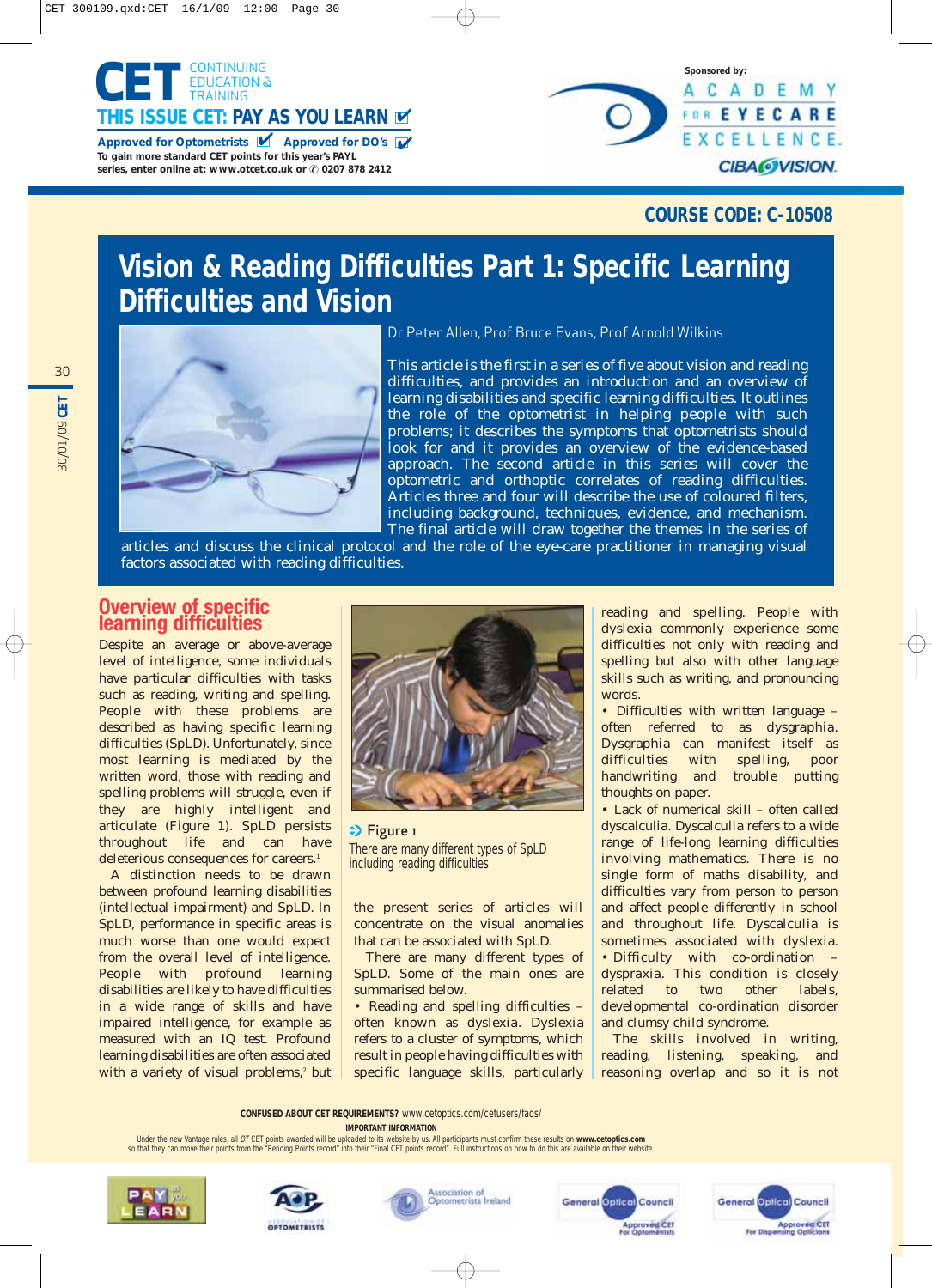

surprising that people can be diagnosed with more than one SpLD. Attention Deficit Disorder (ADD) is a condition that becomes apparent in some children in the preschool and early school years. It is hard for these children to control their behaviour and/or pay attention. ADD is a common condition that is often associated with SpLD. ADD is sometimes associated with hyperactivity (ADHD) but it is important to realise that the condition can occur without the hyperactivity element, when the main features are inattention and impulsivity. The eyecare practitioner should be aware that results from certain tests (e.g., ocular motility and cover test) may not be reliable if the patient's attention has wandered.

# **Dyslexia**

According to the British Dyslexia Association (BDA), dyslexia is a *'combination of abilities and difficulties that affect the learning process in one or more of reading, spelling and writing. Accompanying weaknesses may be identified in areas of speed of processing, short term memory, organisation, sequencing, spoken language and motor skills. There may be difficulties with auditory and/or visual perception. Dyslexia can occur despite normal intellectual ability and education opportunity. It is constitutional in origin, part of one's make-up and independent of socio-economic status.'*  (from the BDA website: http://www.bdadyslexia.org.uk/whatis dyslexia.html)

Dyslexia affects 5% to 10% of the school age population<sup>3</sup> and it can have a profound effect on schooling. The term "dyslexia" is sometimes used indiscriminately for people with specific or even nonspecific learning difficulties. The cause of dyslexia is not known although it is generally agreed that a core feature in most cases of dyslexia is a deficit in phonological abilities.4 This describes a problem in understanding the speech sound structure of words. Although visual factors are not usually the main cause of dyslexia, certain visual problems are particularly prevalent and these can be a contributory factor in a child's reading difficulties. In other words, in dyslexia, the problem with reading and spelling can be multifactorial, requiring a multidisciplinary approach to treatment. The optometrist is an important member of this multidisciplinary team and the purpose of this series of articles is to outline the optometrist's role.

There have been many attempts over the years to classify dyslexia into various subtypes. Typically, these classifications include three groups: an auditory or phonological subtype (dysphonetic), a visual-spatial or performance group (dyseidectic), and a mixed group (dysphonetic/dyseidectic). There is controversy over this, since some studies suggest that dyslexia is so heterogeneous that it defies classification. It should be stressed that the word 'visual' covers a very wide range of skills and the visual-spatial subgroup have difficulties with high level visual functions, not with the low level visual functions that optometrists assess. In fact, such classifications are not useful as indicators of which cases of dyslexia should be seen by an optometrist.<sup>5</sup>

**Sponsored by:**

**ACADEMY** FOR EYECARE EXCELLENCE.

**CIBA@VISION.** 

In essence, the role of the optometrist is to ascertain to what degree, if any, visual dysfunction is contributing to a case of SpLD and to alleviate any visual factors that may be contributing to the person's overall difficulties. An accurate diagnosis of dyslexia is not the role of an eye-care practitioner but is typically conducted by an educational psychologist or teacher qualified in special educational needs. The diagnosis of dyslexia is usually one of exclusion, following specific educational tests, after other factors



 $\div$  **Figure 2** Coloured overlays used to diagnose visual stress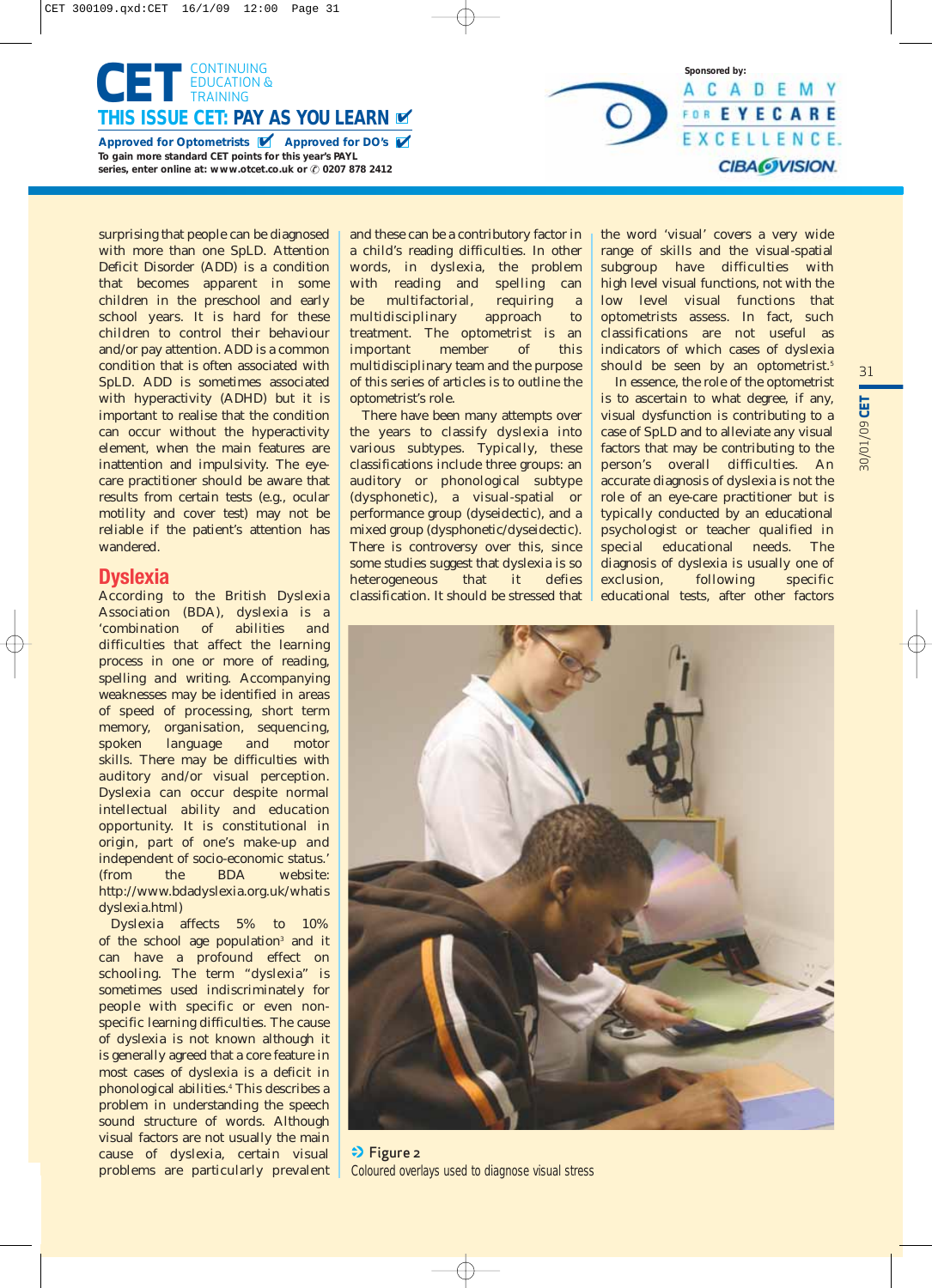



such as intellectual disability and gross dysfunctions of hearing or vision have been eliminated. It is the<br>optometrist's role to provide optometrist's role to appropriate investigation and management of any visual factor(s) that may be a significant cause of the difficulty or may contribute to the overall problems in performance.<sup>6</sup> A person does not need to have been diagnosed as having dyslexia before seeking help from an optometrist. Indeed, it would seem sensible for any children whose teachers or parents suspect underachievement at school to have a detailed investigation with an optometrist who has specialised in vision and learning.

### **An overview of the visual correlates of reading difficulties**

Future articles in this series will describe the visual correlates of specific learning difficulties in detail, but these correlates will be briefly summarised now, in order to set the scene. Some of the research that implicates these correlates has studied dyslexia, whereas other studies have investigated populations that are more heterogeneous, described, for example, as having reading difficulties, specific and otherwise. There is some evidence supporting the common sense notion that the visual correlates of both of these conditions are similar. In any event, the exact psychological diagnosis may not be available, since it is to be hoped that children who underacheive will come to the optometrist at an early stage, before they have seen an educational psychologist. The present authors believe that all children who underachieve ought to have a detailed eye examination to detect the conditions outlined in these articles.

#### Visual Stress

The inability to see comfortably without distortion and discomfort has been referred to as "visual stress".7 The condition appears to be particularly prevalent in individuals who suffer from dyslexia,<sup>8,9</sup> migraine,<sup>10</sup> and photosensitive epilepsy.11,12

When aspects of the visual scene are of high contrast and in a striped configuration, visual stress is likely to be evoked in those who are susceptible.<sup>13</sup> Consequently, reading material (which forms stripes from horizontal lines and from vertical letter strokes) has the potential to elicit visual stress. The occurrence of visual stress specifically associated with reading has been described by Meares,<sup>14</sup> Irlen,<sup>15</sup> and Wilkins.<sup>16</sup> The susceptibility of some individuals to reading-related visual stress has been variously termed scotopic sensitivity syndrome,<sup>15</sup> Irlen syndrome,<sup>17</sup> Meares-Irlen syndrome (MIS),<sup>17</sup> pattern-related visual stress,<sup>19</sup> and Meares-Irlen syndrome/visual stress (MISVis).<sup>20,21</sup> Wilkins has proposed that the underlying anomaly in visual stress is hyper-excitability of the visual cortex, possibly as a result of impaired gain control mechanisms, and that the effects of this can be alleviated in a variety of ways, including modifying the design and layout of printed text and through the use of colour (Figure 2) (see also Parts 3 to 5 of this series).

The prevalence of visual stress varies depending on the diagnostic criteria used but significant degrees of visual stress affects about 12% of unselected samples of the population<sup>22-24</sup> and about 30% of children with dyslexia.8

The detection, diagnosis, management, and aetiology of visual stress in people with reading difficulties will be described in more detail in Parts 3 and 4 of this series.

#### Binocular instability

Binocular instability is characterised by an unstable heterophoria and low fusional reserves.25 A controlled study found that the main sign of binocular instability (low fusional reserves) is present in about 5% of good readers and in 15% of poor readers.<sup>25</sup> This does not mean that 15% of poor readers need eye exercises; the binocular instability may in some cases be subtle and may not require treatment because it is not causing any problems. The fact that 5% of good readers have one of the signs of binocular instability shows that there is not a simple causal relationship; low fusional reserves will not necessarily make a person a poor reader. The detection of low fusional reserves using a prism bar (Figure 3), and the diagnosis and management of binocular instability are discussed in detail in the second and fifth part of this series.

#### Accommodative anomalies

There is some evidence that, on average, children with dyslexia have a slightly lower amplitude of accommodation than age-matched children without dyslexia.<sup>25</sup> These differences are only slight, but indicate that people with dyslexia may be predisposed to suffer from accommodative anomalies that can compound reading difficulties. It is unlikely that a very high proportion of people with reading difficulties require treatment for accommodative anomalies, but it would nonetheless be sensible for people with academic underachievement to have a detailed assessment of their accommodative functions. This is discussed in detail in the second and fifth part of this series.

#### Other visual factors and reading difficulties

The three most common optometric correlates of reading difficulties have been mentioned above. Other optometric anomalies, such as refractive errors ocular convergence insufficiency, are not especially likely to be present in people with reading problems, but can of course be present in any individual. This is another reason why people with reading difficulties should have a full eye examination. The overall protocol for the optometric management of people with reading difficulties is discussed in the final (fifth) part of this series.

Another visual correlate of dyslexia should be mentioned at this stage, because it is often raised in the scientific literature. Many studies have found that a subtle deficit of visual processing is often associated with dyslexia; a deficit of the magnocellular system. Such a deficit may or may not be of clinical significance, but a brief overview will be given in the second article of this series. The second article will also summarise the controversial use of vision therapy to 'train' saccadic or pursuit eye movements as a putative treatment for reading difficulties.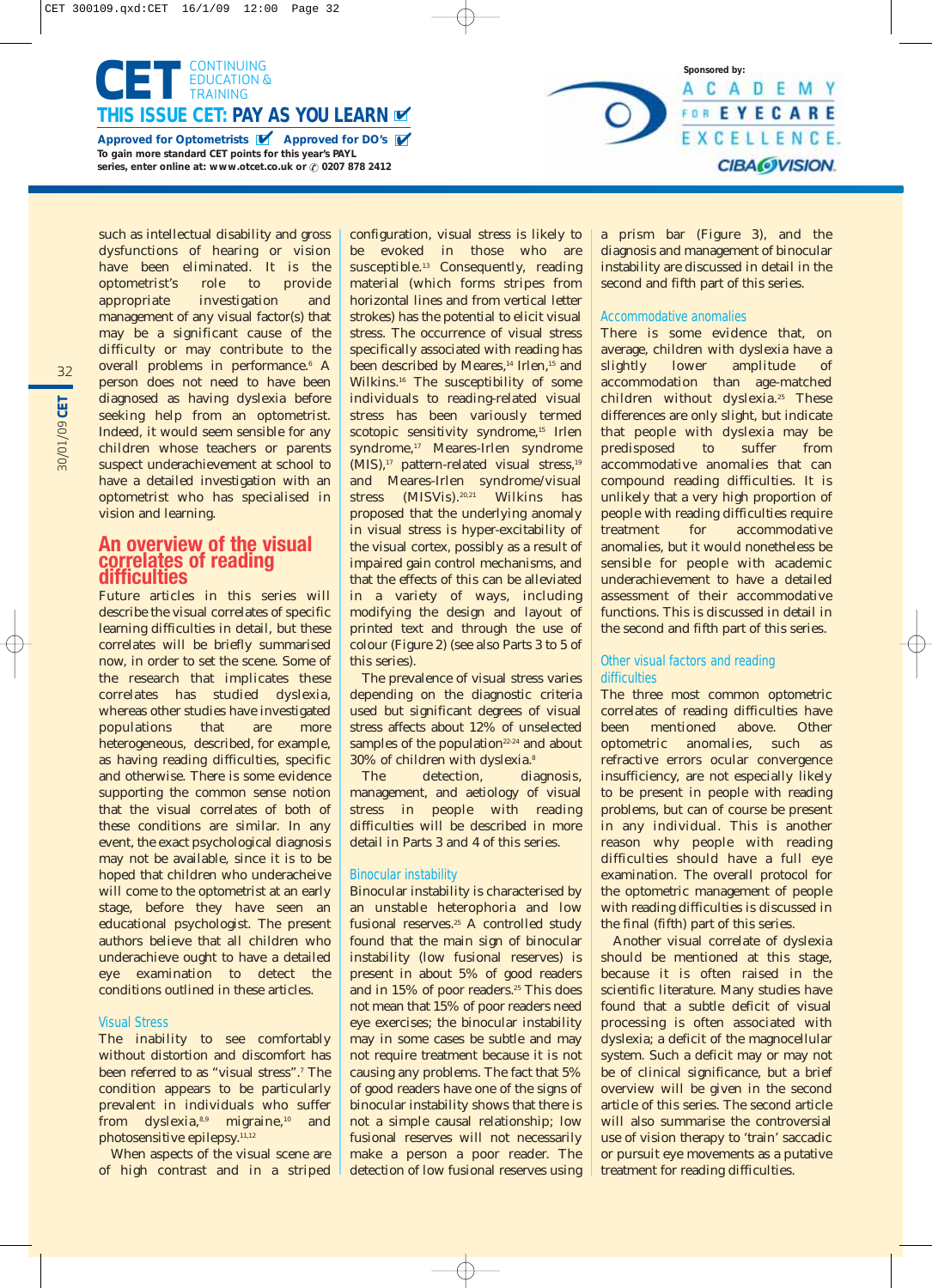

Approved for Optometrists **M** Approved for DO's Approved for Optometrists **★** Approved for DO's ★<br>To gain more standard CET points for this year's PAYL **series, enter online at: www.otcet.co.uk or** ✆ **0207 878 2412**



| <b>Symptom or history</b>                                                       | <b>Rationale</b>                                                                                                                                                                                                                                                                                           |
|---------------------------------------------------------------------------------|------------------------------------------------------------------------------------------------------------------------------------------------------------------------------------------------------------------------------------------------------------------------------------------------------------|
| Is the SpLD mainly with reading, spelling,<br>writing, or mathematics?          | If a visual problem is present, then one would expect reading to be a problem. Sometimes reading may be adequate, but<br>nonetheless capable of improvement.                                                                                                                                               |
| History of spectacle wear                                                       | Evans et al. <sup>25</sup> found that children with SpLD were more likely to have been prescribed spectacles, but were often not using<br>them. This may indicate zealousness for practitioners to try borderline refractive errors.                                                                       |
| History of eye exercises or patching                                            | Some children may have received eye exercises for binocular vision anomalies, or vision therapy by a behavioural optometrist.<br>Patching might indicate amblyopia.                                                                                                                                        |
| History of use of coloured filters                                              | Sometimes the required treatment colour changes.<br>Discontinued use of coloured filters in the past does not necessarily mean that filters are no longer required                                                                                                                                         |
| History of epilepsy, 'fits, faints or funny<br>turns'                           | Some people with photosensitive epilepsy can be helped by using coloured filters. <sup>13</sup>                                                                                                                                                                                                            |
| Headaches: frequency, type, severity,<br>location, associated factors, triggers | Headaches when reading or from lights or patterns can be a sign of visual stress, particularly if the headaches have the<br>characteristics of migraine.<br>Headaches can also be triggered by binocular vision anomalies or uncorrected refractive errors.                                                |
| Is reading usually clear; does it ever go<br>blurred?                           | Blurring can be a sign of refractive, accommodative, or orthoptic anomalies. It can also be a sign of visual stress.<br>For some children, text is initially clear and then blurs; so the questioning needs to ask specifically whether text ever blurs.                                                   |
| Do letters or words stay still or do they<br>move?                              | Moving text is a common symptom of visual stress, but can also be a sign of binocular instability. Again, the movement may<br>only happen after reading for a while, so the question should reflect this.                                                                                                  |
| Do letters or words change size or fade or<br>disappear?                        | These symptoms can indicate anomalies of binocular co-ordination or accommodation (possibly in latent hypermetropia), or<br>alternatively visual stress.                                                                                                                                                   |
| Do you have trouble changing your focus<br>from seeing the board to a book?     | This could be a sign of accommodative dysfunction or binocular inco-ordination. Alternatively, there may be no visual cause<br>since people with dyslexia often have poor short-term memory and copying from the board requires the person to hold<br>information in short-term memory.                    |
| Do you ever experience double vision?                                           | A classic sign of a binocular vision anomaly, but can also be a sign of visual stress. Diplopia can be demonstrated<br>(e.g., with a vertical prism) so that the child knows what is meant.                                                                                                                |
| Do you ever experience sore or tired eyes<br>(e.g., when reading)?              | May be a sign of refractive, binocular, accommodative and anterior segment anomalies, visual stress, or just normal tiredness.<br>If associated specifically with reading (e.g., 'Reading hurts my eyes and I have to stop') rather than, for example drawing, then<br>may be suggestive of visual stress. |
| Do you hold reading materialunusually close<br>or far away?                     | May be a sign of refractive, binocular, or accommodative anomalies, visual stress, or just a habit.                                                                                                                                                                                                        |
| Do you ever close or cover one eye?                                             | This symptom is strongly suggestive of a binocular anomaly. Occasionally, can be a sign of visual stress.                                                                                                                                                                                                  |
| Do you tend to skip or omit words or lines?                                     | Can be a sign of visual stress, a binocular anomaly, or just late reading development. Much more rarely, it might be a sign of<br>an eye movement anomaly.                                                                                                                                                 |
| Does the page seem too bright?                                                  | Can be a sign of visual stress (e.g., 'the page is so bright that it stops me seeing the words properly').                                                                                                                                                                                                 |
| Are you particularly sensitive to light?                                        | Can be a sign of visual stress or a binocular vision anomaly. Photophobia and frequent headaches seems to be a strong<br>indicator that precision tinted lenses may help. <sup>13</sup>                                                                                                                    |
| Family history of learning problems                                             | SpLD tends to run in families.                                                                                                                                                                                                                                                                             |
| Family history of orthoptic problems                                            | Orthoptic problems tend to run in families.                                                                                                                                                                                                                                                                |
| Family history of migraine                                                      | Migraine headaches tend to run in families and can sometimes be helped with precision tinted lenses.                                                                                                                                                                                                       |

## $\Rightarrow$  Table 1

Examples of some symptoms than can be useful in assessing people with SpLD. N.B., this list is not exhaustive

33 30/01/09 CET 30/01/09 **CET**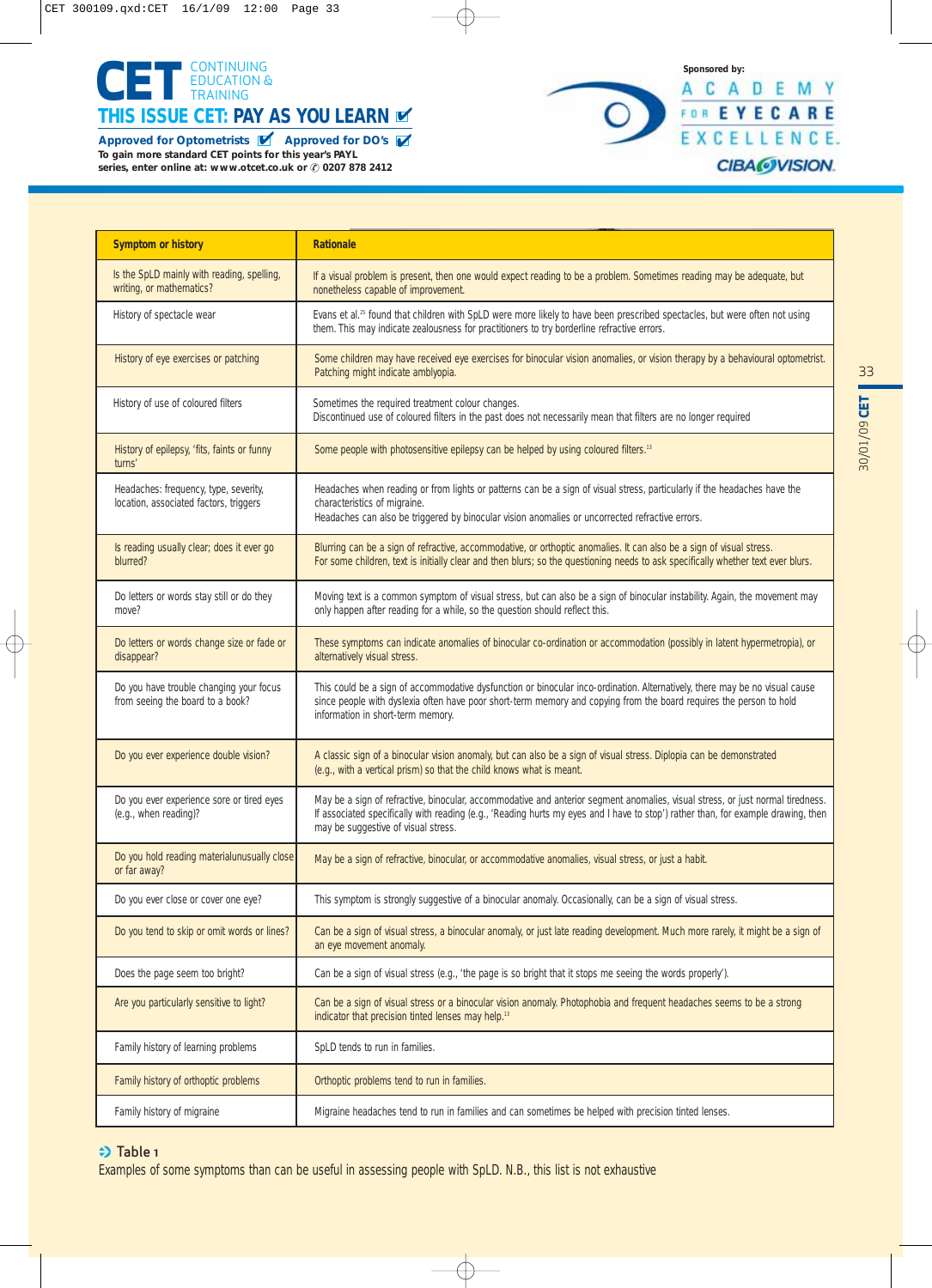

# A C A D E M Y FOR EYECARE EXCELLENCE. **CIBAOVISION.**

**Sponsored by:**

# **Symptoms to look for**

There are a large number of symptoms that can lead a practitioner to suspect that their patient may be susceptible to one of the three main correlates of SpLD outlined above. Some of the most common symptoms include those listed in Table 1. It should be stressed that this list is not an exhaustive list; even practitioners who have been examining children with SpLD for many years can be surprised to hear a patient provide a new description of a symptom, which can be imaginative, instructive, and revealing.

It would be helpful if practitioners could predict what type of visual problem a person has from their symptoms. Unfortunately, most of the symptoms that are likely to occur in people with SpLD can have several causes. Nonetheless, some symptoms do suggest the possibility of the conditions indicated in Table 1.

It is not uncommon for a child to fail to describe any symptoms for a visual condition that would, in an adult, cause acute complaints such as blurring, eyestrain, or headaches. Yet, once the condition has been corrected the child

may then describe the initial symptom that has now been alleviated. This needs to be stressed to teachers - it is not safe for them to conclude that if a child does not report visual symptoms then they do not need an eye examination. The term visual perceptual distortion is sometimes used to generically describe several symptoms that can occur when viewing a page of text or writing on a white board (e.g., blurring, doubling, movement, patterns, fading, colours).

Even when children do report visual symptoms, their reports are often difficult to interpret. Whilst many adults can clearly differentiate between blurring, doubling, and words moving, many children cannot. Even if they can, these symptoms are non-specific. In other words, different visual problems can cause similar symptoms. For example, the symptom of words moving on the page is suggestive of visual stress, but could also be caused by binocular instability. Conversely, the symptom of diplopia is suggestive of binocular vision anomalies, but could also be caused by visual stress.

Many of the visual symptoms in



 $\Rightarrow$  Figure 3 Fusional reserves used to diagnose binocular instability

Table 1 do not occur immediately, but rather after the child has been reading for a while and the questioning of the patient needs to detect this. For example, many of those children who would say "no" to the question "Are words in a book normally blurred?" are likely to say "yes" to the question "Do words in a book ever go blurred?"

Although the absence of symptoms does not necessarily imply that a child does not require optometric attention, the presence of visual symptoms certainly does indicate the need for an eye examination. It is important for the practitioner to fully investigate potential causes of symptoms. Nonetheless, the presence of symptoms does not necessarily mean that a visual problem is present. Just asking about a symptom will be enough to convince some children that they suffer the symptom, even when they don't!

It is recommended in these articles that optometrists specialising in this field should carry out a detailed investigation of visual function in people with SpLD. It is useful to send out a questionnaire in advance of these appointments and this might include, as a starting point, the questions listed in Table 1. An example of such a questionnaire is available at www.cmtoptometrists.co.uk/spldq.doc and practitioners are welcome to download this and modify it for their own use (this questionnaire is based on an early prototype used in research by the second and third author many years ago, and has been updated several times by the second author, benefiting from the input of many colleagues).

# **The evidence-based appproach**

It is extremely important when investigating healthcare related issues to ensure that any information you have gathered is founded on good science. With the advent of the internet there are numerous 'miracle cures' for a very wide range of conditions. An internet search for the keywords 'reading difficulties', 'vision', and 'treatment' provides over 300,000 different websites, many of which advocate a variety of visual treatments for reading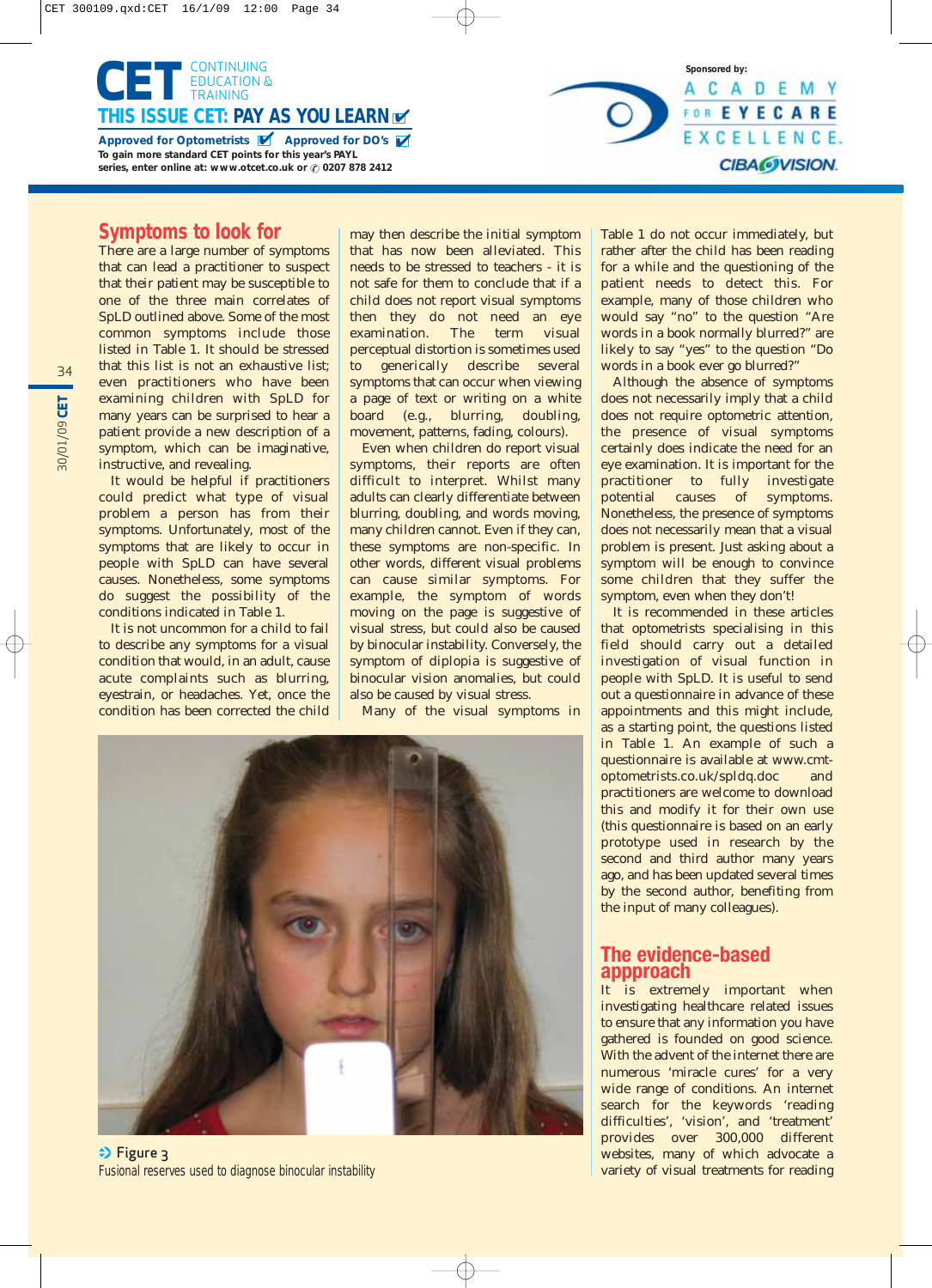of evidence-based healthcare.

background is self-evident.

It is worth being cautious about the results from research that has not been published following a peer-review process. If the reader is knowledgeable about research methodology then they may themselves be able to review an unpublished manuscript describing a research study. But most readers do not

use of current best evidence in making decisions about the care of individual patients. The practice of evidencebased healthcare requires the integration of individual clinical expertise with the best available external clinical evidence from systematic research. Individual clinical expertise is the proficiency and judgment that individual clinicians acquire through clinical experience and clinical practice.<sup>26</sup> External clinical evidence is gathered from peer-reviewed inter-disciplinary journals (like those detailed in Optometric Quarterly Reviews). The peer review process involves the journal editor sending manuscripts out to two or more experts who critically review the work to ensure it conforms to adequate standards. The reviewers almost invariably require improvements before the work is published. It is especially important for work on reading difficulties and vision to be published in interdisciplinary journals, because this is an inter-disciplinary field and there is a need to ensure that the paper is not just selected by a 'clique' of believers in a particular theory. Indeed, many academic journals publish a list of experts who have acted as referees for the journal and the multi-disciplinary



Approved for Optometrists **Approved for DO's To gain more standard CET points for this year's PAYL series, enter online at: www.otcet.co.uk or** ✆ **0207 878 2412**



be able to provide impartial and objective advice on such products/treatments and to help our patients make an informed judgment whether to proceed with them. In order to overcome this problem, healthcare professions have adopted the principal Evidence-based healthcare is the conscientious, explicit, and judicious inform, but can never replace, individual clinical expertise, and it is this expertise that decides whether the external evidence applies to the individual patient at all and, if so, how it should be integrated into a clinical decision.26 Equally, the reliance on clinical experience in the face of conflicting research evidence runs counter to the principles of evidencebased practice.

> All professions wish to develop, but the appropriate development requires that both new and existing techniques and protocols are properly validated. Without such validation, practice may be to the detriment of patients. The evidence-based approach will ensure that our patients receive the best clinical care possible.

> The authors have applied an evidence-based approach throughout this series of articles, concentrating on studies that have been published in peer-reviewed journals and that use a control group matched to the reading disabled group in terms of age, reading age and preferably IQ. Using these criteria, the literature reveals visual stress, binocular instability, and possibly accommodative insufficiency to be visual correlates of reading difficulties. These conditions are briefly summarised above and are described in more detail in the rest of the series.

> A correlate is very different from a cause. In North American cities, there is said to be a correlation between the number of storks, and the number of births. Sadly, this does not necessarily mean that storks deliver babies! It is relatively easy for researchers to show that optometric factors are correlated with reading difficulties, but this does not mean that they are causes.<sup>25</sup> Similarly, if an optometrist treats a visual anomaly in a person with reading difficulties, they should never claim that it will definitely cure the reading difficulty. If a visual problem is a likely cause of a patient's symptoms however, then it is reasonable to conclude that treatment will help these

symptoms.

When discussing visual interventions (corrections, treatments, or therapies) there is really only one research design that is universally accepted as providing the best evidence - the double-masked randomised controlled trial. In this research design the putative treatment is compared with a control treatment and neither the patient, parent, teacher, or researcher is aware of which intervention is 'real' and which is the control. It is important that the control treatment mimics the experimental treatment in terms of the time, attention, and in other relevant factors that could influence the patient or others. For example, when researching vision therapy it would not be adequate for a control group to have a less intensive or less 'hi-tech' treatment than the experimental group.

**Sponsored by:**

ACADEMY FOR EYECARE EXCELLENCE.

**CIBAOVISION.** 

Although the series of articles will concentrate on evidence-based approaches, some other techniques and interventions will be briefly mentioned if the community optometrist is likely to encounter them or be asked about them by parents or patients. The lack of evidence or limitations of these approaches will be noted though.

#### *About the authors*

Peter Allen is a Principal Lecturer and Director of Clinics at Anglia Ruskin University, and an examiner for the College of Optometrists. His research in recent years has focussed on visual stress, reading, and accommodative facility.

Bruce Evans is Director of Research at the Institute of Optometry and Visiting Professor to City University. He works in independent optometric practice in Essex. Bruce first started researching visual factors in dyslexia in 1988.

Arnold Wilkins is Professor of Psychology at the University of Essex and Director of the Visual Perception Unit. His career has been spent mainly in research at the Medical Research Council Applied Psychology Unit in Cambridge, in the area of photosensitive epilepsy, a study that later generalised to an investigation of visual stress.

#### *References*

See www.optometry.co.uk/references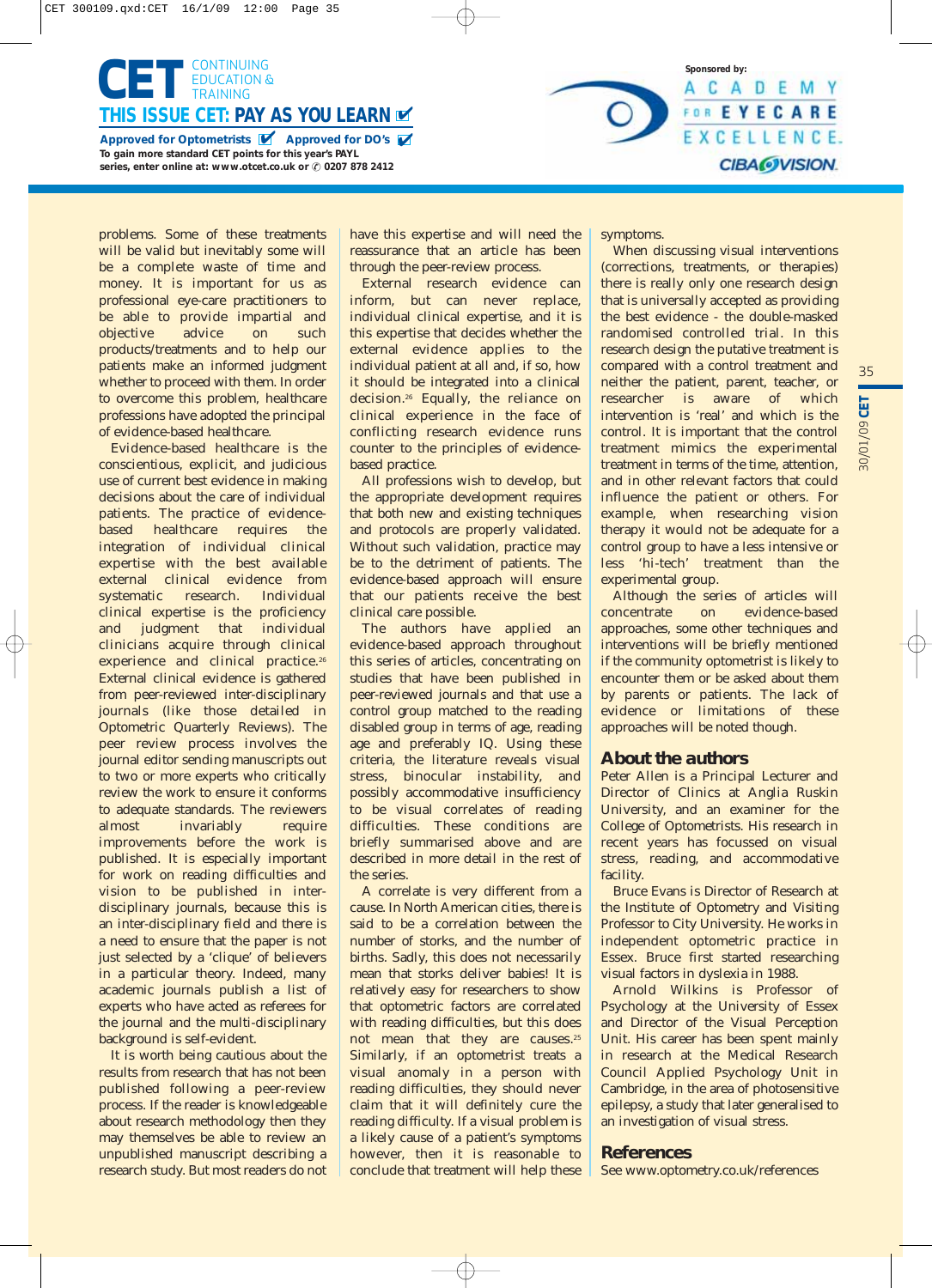



# **Module questions Course code: c-10508**

### Please note, there is only one correct answer. Enter online or by the form provided

#### **An answer return form is included in this issue. It should be completed and returned to CET initiatives (c-10508) OT, Ten Alps plc, 9 Savoy Street, London WC2E 7HR by March 6 2009**

- **1) Which of the following is MOST accurate about Specific Learning Difficulties?**
- **a. They only occur in intelligent people**
- **b. They only occur in people of below average intelligence**
- **c. They result in children performing well in school**
- **d. They persist throughout life**
- **2) Which of the following is NOT a type of Specific Learning Difficulty?**
- **a. Dyslexia**
- **b. Dysarthria**
- **c. Dysgraphia**
- **d. Dyscalculia**

#### **3) Which of the following is TRUE about Specific Learning Difficulties?**

- **a. Dysgraphia can manifest itself as difficulty with spelling**
- **b. A lack of numerical skill is often called dyscalculia**
- **c. Dyspraxia is related to developmental coordination disorder and clumsy child syndrome**
- **d. All of the above**
- **4) Which of the following is MOST accurate about Attention Deficit Disorder?**
- **a. It is often associated with hyperactivity**
- **b. It is attributable to poor parental discipline**
- **c. It is invariably associated with dyslexia**
- **d. It is unlikely to influence the results of optometric tests**

#### **5) Which of the following is FALSE about dyslexia?**

- **a. Dyslexia affects 5% to 10% of the school age population**
- **b. A core feature in most cases of dyslexia is a deficit in phonological abilities**
- **c. Visual problems are irrelevant in dyslexia**
- **d. People with dyslexia have little problem understanding the spoken word**
- **6) Which of the following is FALSE regarding visual stress? Visual stress:**
- **a. Is the ability to see comfortably without distortion and discomfort**
- **b. Is not associated with any other conditions**
- **c. Has previously been named photopic sensitivity syndrome**
- **d. All of the above**

#### **7) Which of the following is FALSE about visual stress?**

- **a. It may be due to hypo-excitability of the visual cortex**
- **b. Reading material has the potential to elicit visual stress**
- **c. It is more prevalent in children with dyslexia**
- **d. It is prevalent in those with dyslexia, migraine and photosensitive epilepsy.**

#### **8) Which of the following is TRUE about binocular instability?**

- **a. A stable heterophoria and high fusional reserves are present**
- **b. A stable heterophoria and low fusional reserves are present**
- **c. An unstable heterophoria and high fusional reserves are present**
- **d. An unstable heterophoria and low fusional reserves are present**
- **9) Which of the following is TRUE about the symptoms of Specific Learning Difficulties (SpLD)?**
- **a. Visual factors that contribute to SpLD will always cause symptoms**
- **b. All children with SpLD will report visual symptoms**
- **c. Children don't always report symptoms because they assume they are 'normal'**
- **d. Symptoms are reliable for diagnosing visual factors affecting SpLD**
- **10) Which of the following symptoms is NOT likely in binocular instability?**
- **a. Double vision**
- **b. Eyestrain and headaches on waking**
- **c. Eyestrain and headaches after reading**
- **d. Blurred vision**
- **11) Which of the following BEST describes 'evidence-based healthcare'?**
- **a. Always using latest techniques in place of conventional approaches**
- **b. Trying new approaches on a few patients and adopting them if they work**
- **c. Relying on evidence from rigorous systematic research only d. Integrating clinical expertise with evidence from rigorous systematic research**
- **12. Which of the following is the BEST research design for validating treatments?**
- **a. Matched control group study**
- **b. Double-placebo controlled matched trial**
- **c. Double-masked randomised controlled trial**
- **d. Open trial**

**Please complete online by midnight on March 6 2009 - You will be unable to submit exams after this date – answers to the module will be published in our Februay 27 2009 issue**



# 30/01/09 CET 30/01/09 **CET**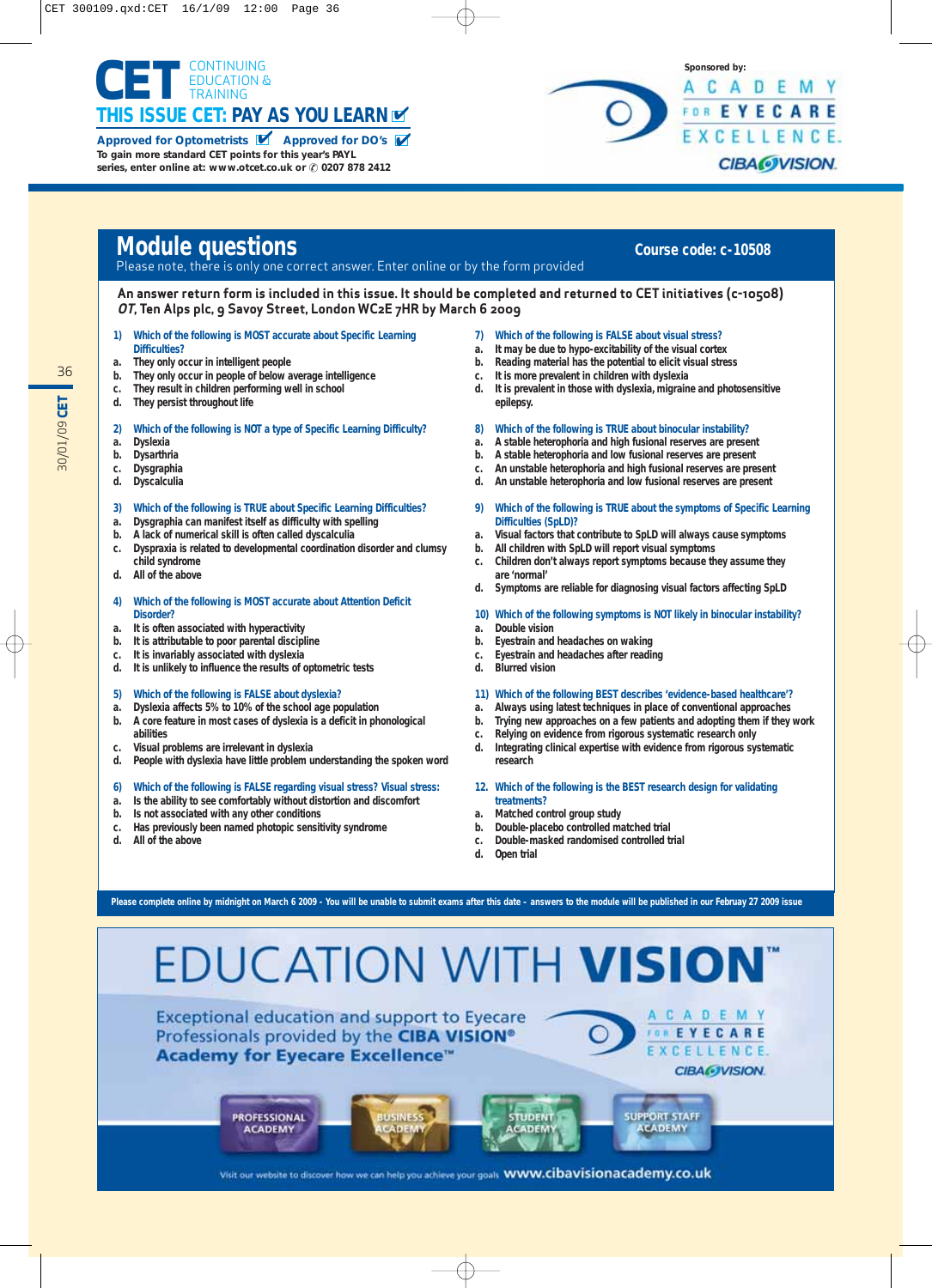

**Sponsored by:** ACADEMY FOR EYECARE EXCELLENCE. **CIBAOVISION.**